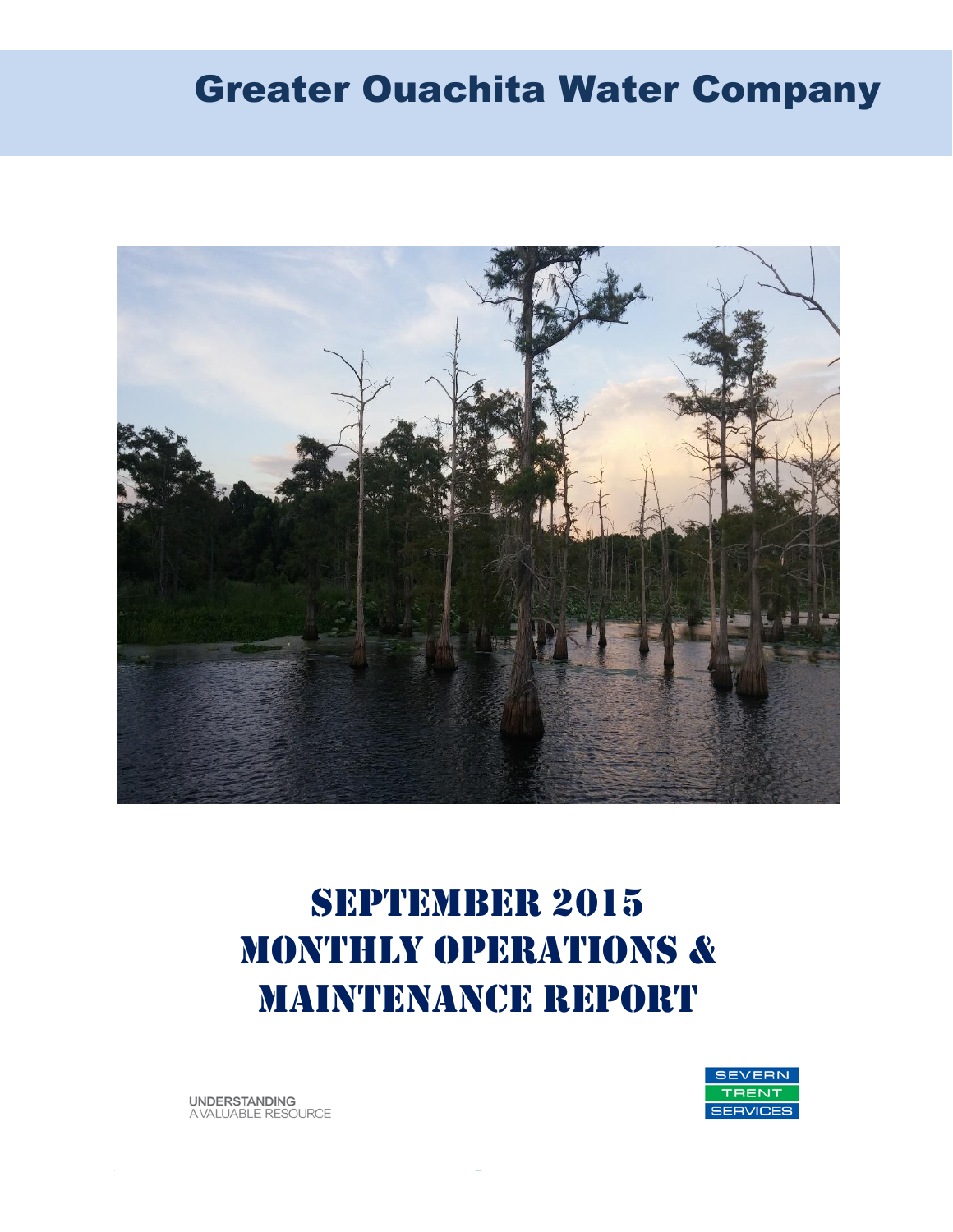

Severn Trent Services 6725 Cypress ST. West Monroe, LA 71291 United States

T: +1 318 322 3741

www.severntrentservices.com

#### **Monthly Report of Operation and Maintenance For the Greater Ouachita Water Company For the Month of September, 2015**

October 14, 2015

Mr. Wood T. Sparks. CEO Greater Ouachita Water Company PO Box 1257 West Monroe LA, 71294

Dear Mr. Sparks:

Severn Trent Environmental Services is pleased to present the attached Monthly report. Included is a detailed report of operation and maintenance of GOWC Wastewater, Water Treatment Plants and Pump Stations and, Billing and collections. I welcome any comments or questions on this report.

Sincerely,

Jason Moss

Jason Moss Project Manager



**UNDERSTANDING** A VALUABLE RESOURCE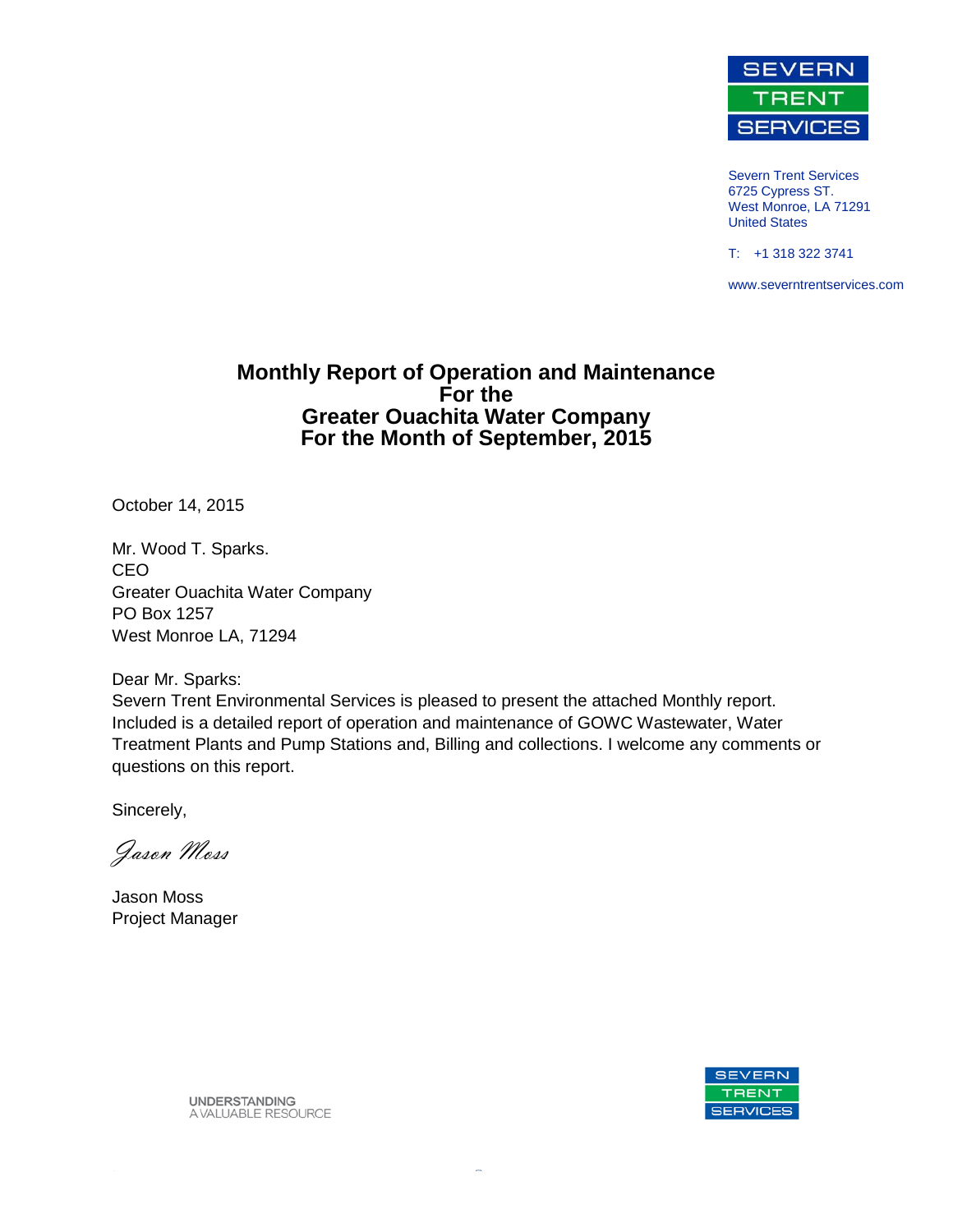# **Executive Summary**

The Chlorine Flush is in progress on the North Monroe Water System and the official 60 Burn Clock was started on 9/22/2015. It is set to run for 60 days pending there are no issues where the residuals drop below 1.0ppm. We are also working very closely with Corona Environmental Consultants during the process. They also work as consultants with DHH on the amoeba and are helping to identify long term fixes.

During the month of September 2015 we had 1825 Various Work orders that required staff to go out and follow up. These include reconnects, new services, water leaks, meter rereads, service disconnects, and of those work orders we had reported 43 water quality calls, this is yet another reduction in quality calls. Along with the normal work orders we conducted 795 line locates throughout the parish. Field services called in 128 locates for work with 81 leak repairs completed and closed out.

# **Operations Highlights**

**WWTP:**

- **Greenfield WWTP**
- **1.** Repaired Blowers
- **Indian Lakes WWTP**
	- 1. Repaired aerators
	- **North East regional WWTP**
		- 1. Repaired chlorine feeders pump
- **Millhaven Lagoon** 1. Adjusted aerators
	- **Heritage WWTP**
		- 1. Replaced some grating on the catwalks of the plant
- **Diamond WWTP**
	- **1.** Cleaned plant clarifiers
	- **2.** Cleaned effluent structure
	- **3.** Repaired sludge piping
	- **US 165 South Region WWTP**
	- **1.** Repaired aerators
- **WOIP WWTP**
	- **1.** Replaced the CL2 pump
	- **2.** Repaired a water leak on the CL2 regulator line

#### **WTP:**

- **Arkansas Road WTP**
	- 1. Replaced missions control relay
- **HWY 80 WTP**
	- 1. Repaired polymer line
	- 2. Worked on air valve on #4 filter
	- 3. Repaired air lines to filters
	- 4. Repaired air compressor
	- 5. Replaced contactors on the compressor
- **Charmingdale WTP**
	- **1.** Replaced air compressor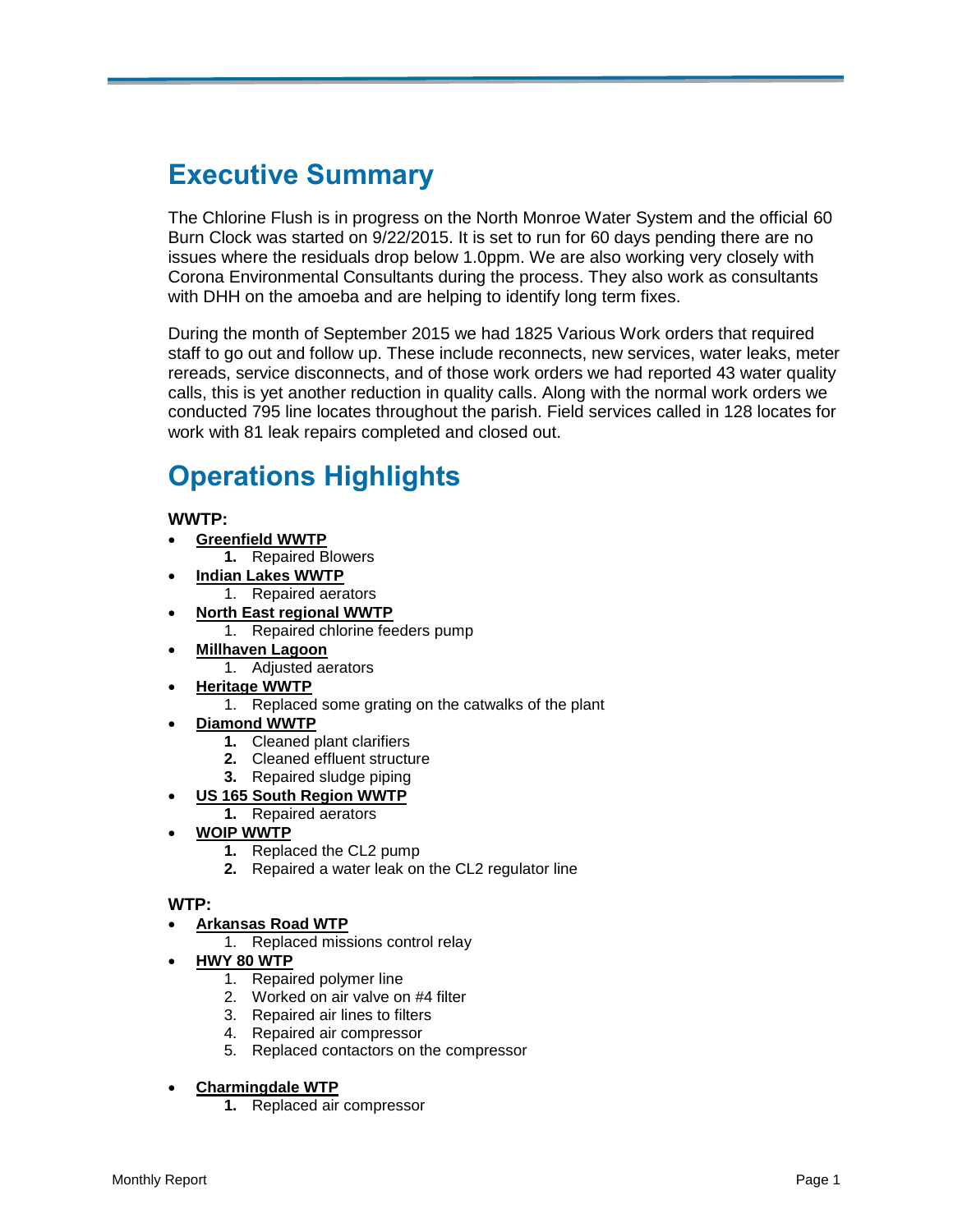#### **North Monroe Metering station**

- **1.** Worked on Chlorine boosters
- **2.** Replaced Exhaust fan in feed room

#### **Darbonne hills WTP**

- **1.** Replaced Chlorine exhaust fan
- **2.** Pulled investigative TTHM/HAA5

#### **Parrots Beak WTP**

- **1.** Checked chlorine booster pump
- **2.** Worked on Chlorine feed equipment
- **3.** Replaced chain for Chlorine cylinder
- **Laurel Grove WTP**
	- 1. Worked on Chlorine Booster
- **Hwy 165 EST site**
	- 1. Worked on Chlorine Booster
	- 2. Repaired Chlorine Injector

#### **Lift Stations**

- Leisure St checked and cleaned pumps
- Chapel St LS pulled pumps and cleaned
- Pine Bayou LS Changed floats
- South Park #1 LS changed float
- Lake Park LS Checked motor for bearing failure
- Monticello LS replaced pump
- Leisure Village LS changed belt sheave
- Lake Park LS Changed out motor #2
- Hwy 139 LS replaced check valve
- Lake view park LS Check noisy pump and cleaned
- Creek Stone LS Work on pump that loses prime.
- Love estates Worked on floats and pumps
- Garret Rd LS worked on Missions controller
- 165 north LS replaced motor overloads
- Ind park #3 LS repaired pump and Missions controller
- 165 North LS replaced light switch in building
- Somerset LS replaced belts
- West Pines LS replaced belts
- Remington LS replaced #2 Pump
- Chapel St LS pulled and cleaned pumps
- Covington LS replaced motor contactors
- Conover LS pulled pumps due to motor tripping out
- Town East LS pulled and cleaned pumps
- Faith LS repaired motor starter
- Leisure Village LS worked on floats

#### **Field Services**

- Field crews completed 25 new service taps
- Fixed 81 water leaks
- 1 sewer tap
- 5 water taps terminated
- Replaced 38 meter lids and boxes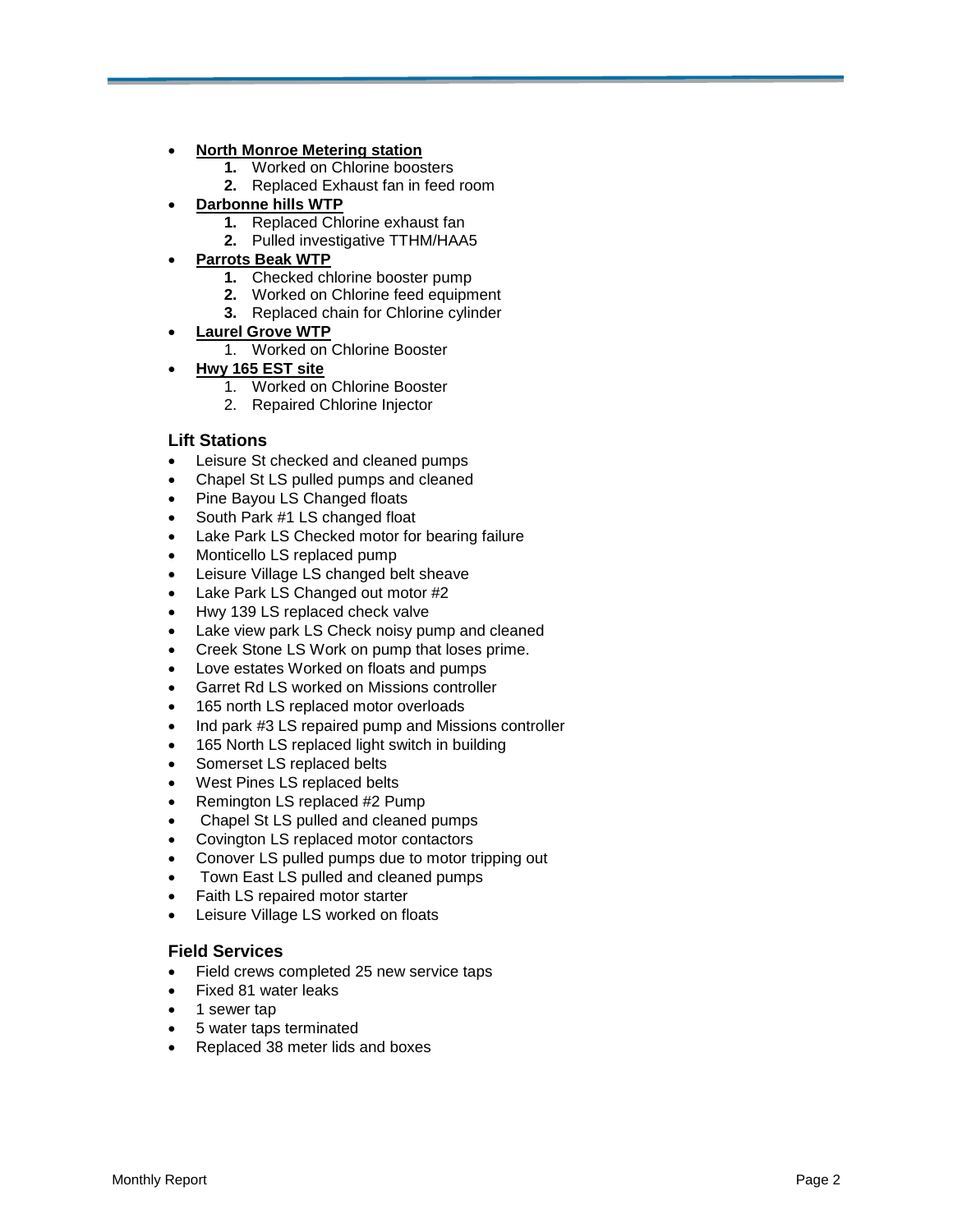#### **Billing and Collections**

- Month end closing had 23,419 customers and billed for 189,526,000 gallons of water throughout the GOWC systems.
- Total of 381 new customers
- Total of 239 customers closed out

## **Technical Services**

 Work is in full progress on the Arkansas rd /HWY 80 plants to replace filters to Carbon with a scheduled completion by Mid-January 2016

## **Environmental Information**

 Rainfall for September 2015 totals throughout the Parish was a total of 0.36 inches. In Comparison to September 2014 had an total of 1.25 in

## **Safety Performance**

- September all GOWC plants, we had 0 LTIs, 0 OSHA recordable injuries, 45 Behavioral KPIs (Near Misses, Unsafe Conditions and Indications of Interdependent Culture), and 0 vehicle incidents.
- There were 75 hours of in-house safety training.
- Safety topics were on KPI's and reporting accidents
- What is a KPI? Severn Trent finds that awareness of our surroundings is a key to promoting safety. Each month, each employee is to find a condition - whether at work or at home - that is unsafe or a "near miss" and report it to the safety coordinator. Taking immediate corrective action is an important step in this process, and this is one of the ways we prevent potential accidents.

### **Personnel**

Full staff at this time

## **Public Relations**

• None to report.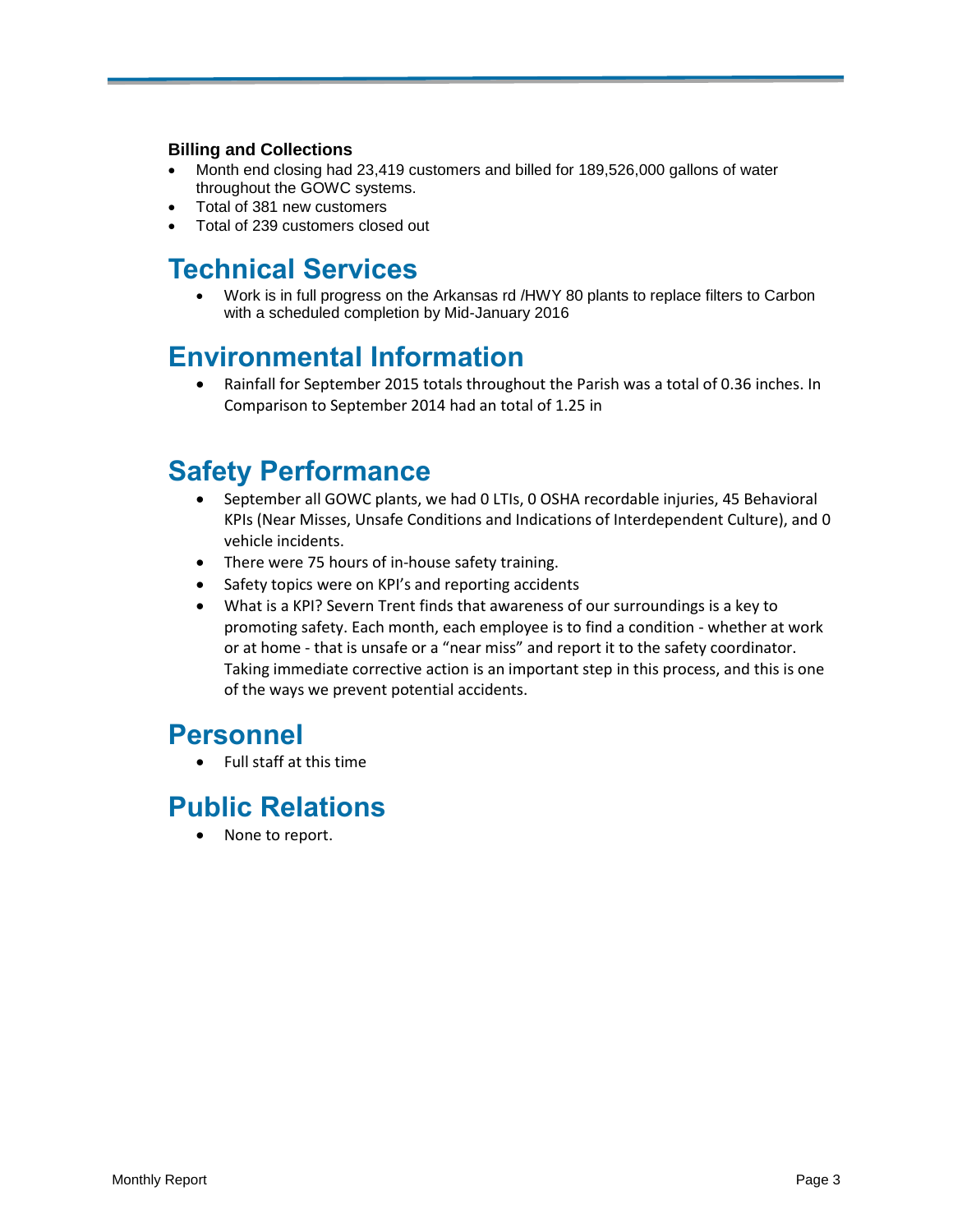# **Appendix**



HWY 80 plant construction

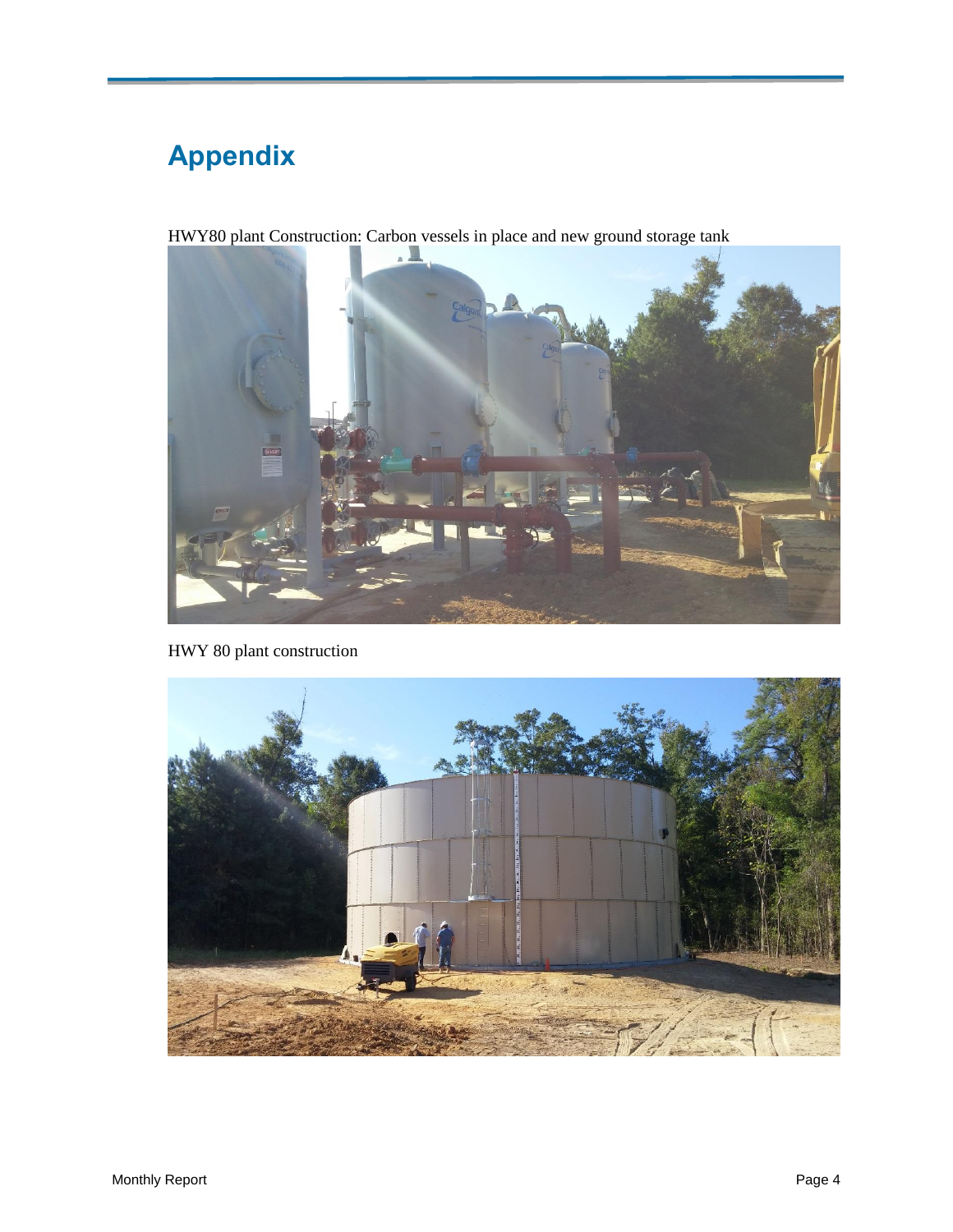#### **Amoeba Information**

#### **FAQs**

#### *September 2015*

#### *North Monroe Water System Frequently Asked Questions*

*On September 1, 2015, the Louisiana Department of Health and Hospitals (DHH) discovered the presence of the Naegleria fowleri ameba in the North Monroe Water System, located in the town of Sterlington.*

#### *I receive my drinking water from the North Monroe Water System. What does this mean for me?*

Your water system has tested positive for the presence of Naegleria fowleri, an ameba that can infect the brain only by entering your nose. These infections are extremely rare, but you should take precautions to prevent this ameba from going up your nose.

#### *Is my water safe to drink or use to bathe and cook?*

Yes, based on the latest test results, the water from this system is safe to drink. It is also safe for most normal uses, but you should avoid getting water in your nose.

#### *What should I do to protect my family and myself?*

The most important thing you can do is to take steps to prevent water from going up your nose. The Louisiana Department of Health and Hospitals (DHH) and the Centers for Disease Control and Prevention (CDC) have provided a list of precautionary measures that families can take to protect themselves from exposure to this ameba. These precautionary measures are detailed on DHH's Water Facts page at www.dhh.la.gov/waterfacts.

#### *What happens next?*

The water system has agreed to conduct a chlorine burn as soon as possible, which should help clear the pipes of biofilm, an organic material known to harbor and protect ameba from disinfection. The water system will need to reach 1 mg/L throughout the system and then maintain that for 60 days. The Department will test the water system after that chlorine burn is done and will share those results with the public.

#### *Is the North Monroe Water System going to be penalized?*

Not at this time. The water system has not been compliant with the disinfection requirements, but has been working to further increase its chlorination. As soon as we notified the parish of the ameba detection, they began working with us to correct it.

#### *How many people does the North Monroe Water System serve?*

This water system serves approximately 8,400 people.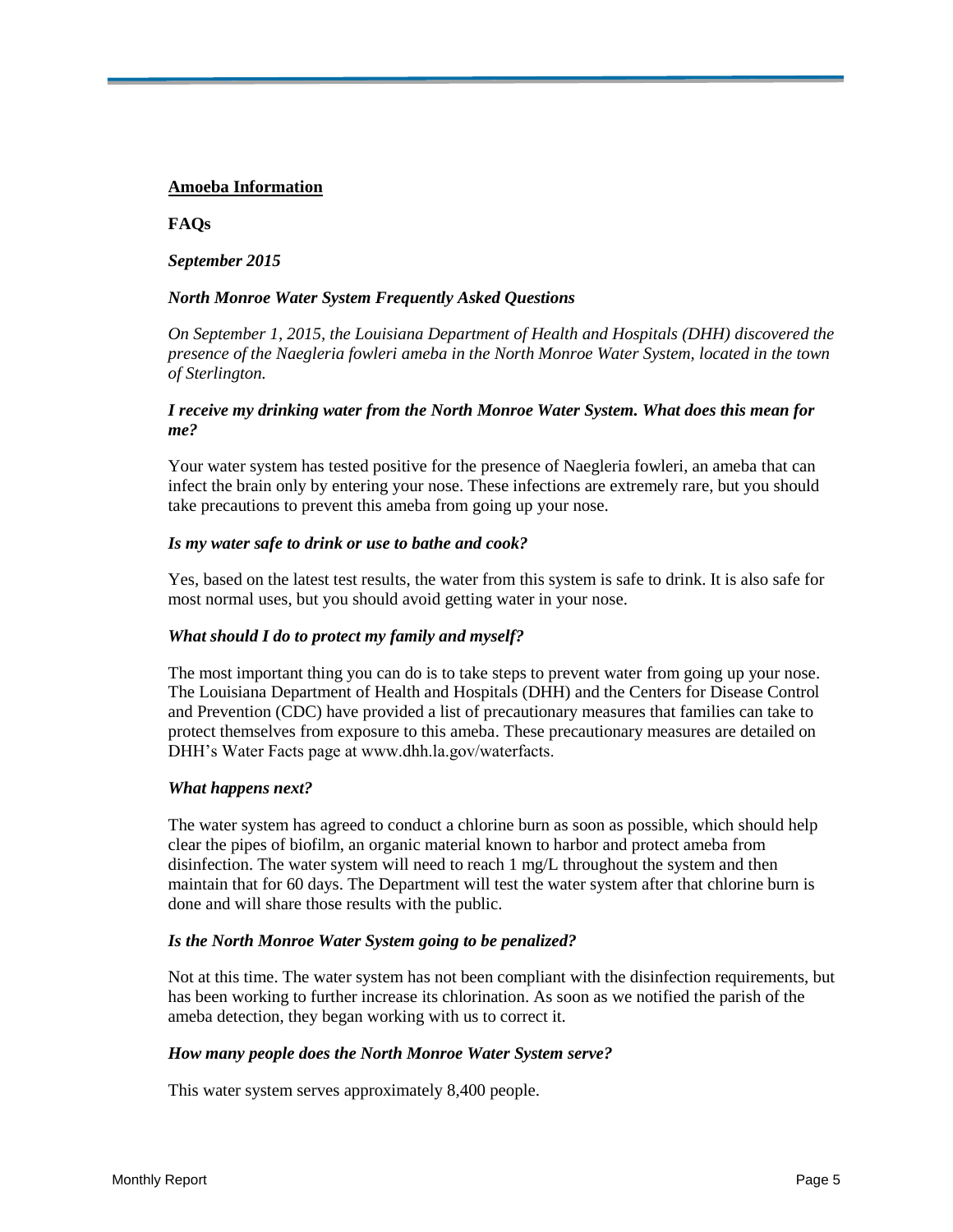#### *How is DHH sure that water systems are meeting the chlorine residual requirements?*

Water system operators are responsible for collecting samples for chlorine residuals to meet multiple safe drinking water regulations. DHH actively monitors monthly chlorine reports statewide to ensure the water systems are meeting the required minimum chlorine residuals. In this case, most of the samples we took from the North Monroe Water System, including the one that tested positive for the ameba, did not contain the required amount of total chlorine. DHH is working with the water system to implement short and long-term solutions to this problem.

#### *How was this ameba able to be present in the water system?*

At the time of the ameba sampling, the site that tested positive for the ameba did not contain the required minimum disinfectant level to control the ameba. It's possible that biofilm, an organic material that harbors the ameba and allows it to survive in the system, was present. The water system is taking steps to address the issue.

#### *How often are water systems tested for Naegleria fowleri? How does DHH determine which water systems to test for Naegleria fowleri?*

In response to the detections of Naegleria fowleri in 2013 in St. Bernard and Desoto parishes, DHH developed the ability to test water samples for Naegleria fowleri at our Public Health Laboratory. We also launched a surveillance program that allows us to test water systems when the weather is warm and the ameba could be active.

#### **OVER**

#### *For more information, visit www.dhh.la.gov/WaterFacts*

The water systems that are selected for monitoring as part of this surveillance effort are chosen based on differing source types, treatment processes, geographical locations and compliance histories in order to obtain a broad view of water systems around the state.

#### *How long does it take to test a water system for Naegleria fowleri?*

 It takes about 1 hour to collect one sample from the water system. Once collected, the sample(s) are taken to Public Health Laboratory. It can take approximately 24 business days to complete analysis and obtain results from that sample.

#### *Why does testing take 24 days?*

• Testing to detect the ameba are very detailed and lengthy. It involves growing the ameba and running two separate tests. The first portion of the test tells us if there are any amebae in the water. The second test uses DNA to confirm that the ameba in the water is or is not Naegleria fowleri.

#### *North Monroe Water System Frequently Asked Questions* **FAQs** *(continued)*

#### *For more information, visit [www.dhh.la.gov/WaterFacts](http://www.dhh.la.gov/WaterFacts)*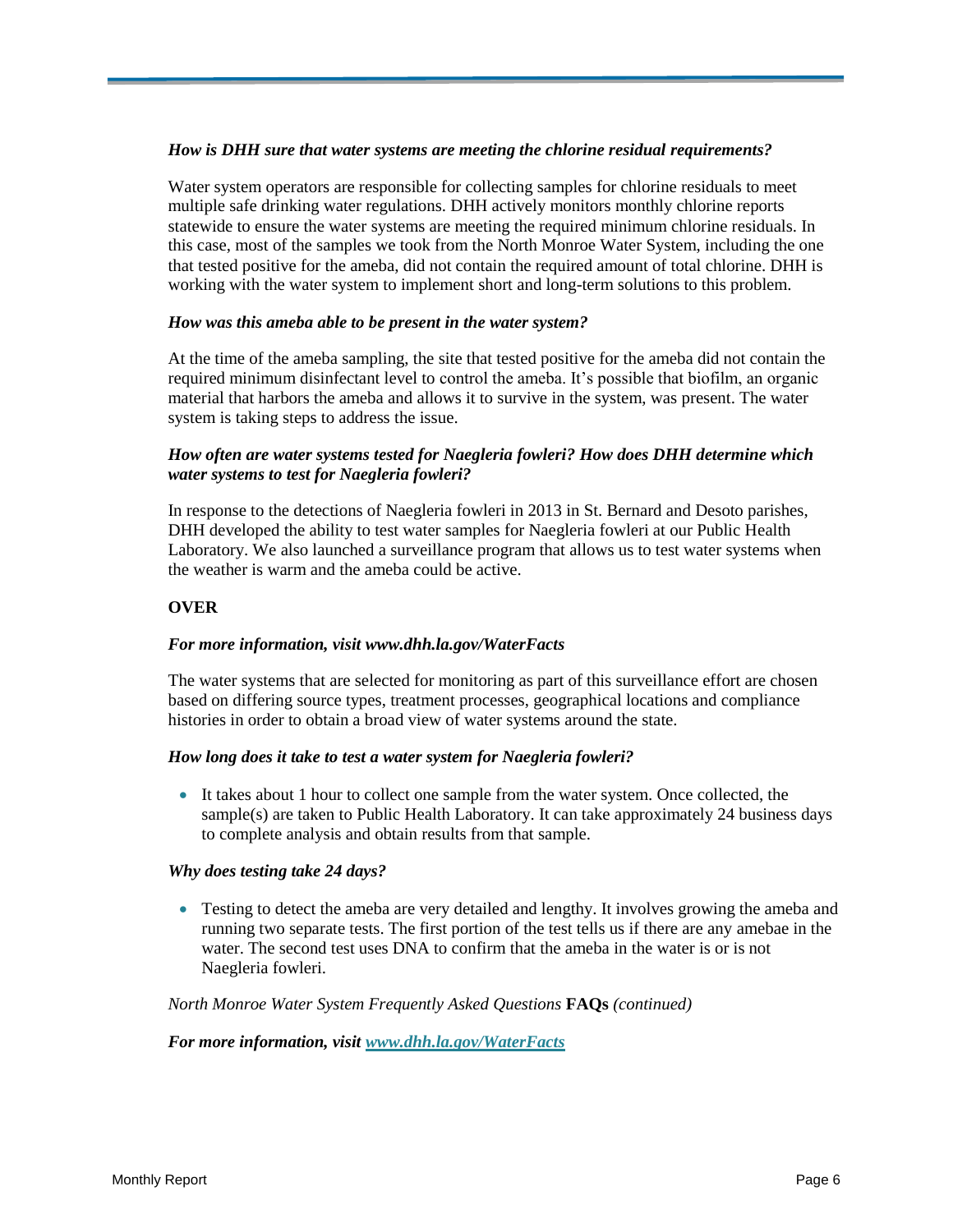#### **Naegleria fowleri in Animals**

*Naegleria fowleri* infections have been experimentally induced in mice (the usual animal model for studying the disease), guinea pigs and sheep. There have been reported cases in a South American tapir (1990s) and in cattle (2005, 2012). The consensus of scientific thought is that animals are susceptible, however cases, or at least reported cases are extremely rare. There are also likely species differences in susceptibility.

In cattle and in the tapir, the source of the ameba was warm, untreated surface water. Of course tapirs live in water and cows often consume surface water that may be stagnant and is often untreated.

It also is likely that the disease, although rare, occurs in other species, but is underreported. Human encephalitis is often undiagnosed, so it stands to reason that some animal cases occur, but are never identified.

There have been no animal cases of *Naegleria fowleri* reported from the state of Louisiana over the past decade. Although infection with the agent is possible in pet species, infections are EXTREMELY rare, and certainly merit no additional preventive recommendations other than those listed below:

 $\Box$  Never intentionally spray or infuse water of any kind up the nose of an animal.

 $\Box$  Provide a supply of clean, fresh water to your pets at all times and change the water a minimum of two times daily.

 $\Box$  Keep water bowls as clean as possible (as clean as your own tableware).

 $\Box$  Scrub away any type of scum or film that may form on water bowls.

 $\Box$  Pets should be prevented from drinking stagnant water

 $\Box$  It is natural for dogs to recreate in surface water. The incidence of free living ameba infections in dogs is so low, that there is no reason to limit this type of activity, although caretakers of animals that enjoy this type of recreation should take certain precautions:

o Dogs may have physical conditions that make swimming difficult. Dogs with health problems, especially heart and lung problems, or that are obese may have difficulty swimming.

o Never allow a dog to swim unsupervised.

o Some dogs are slow to "learn" to swim, and all dogs should be introduced to the water slowly.

o If a dog appears to struggle after introduction to the water, remove the animal or assist the animal in exiting the body of water.

- $\Box$  Signs of struggle include...
- $\Box$  The dog's head going underwater